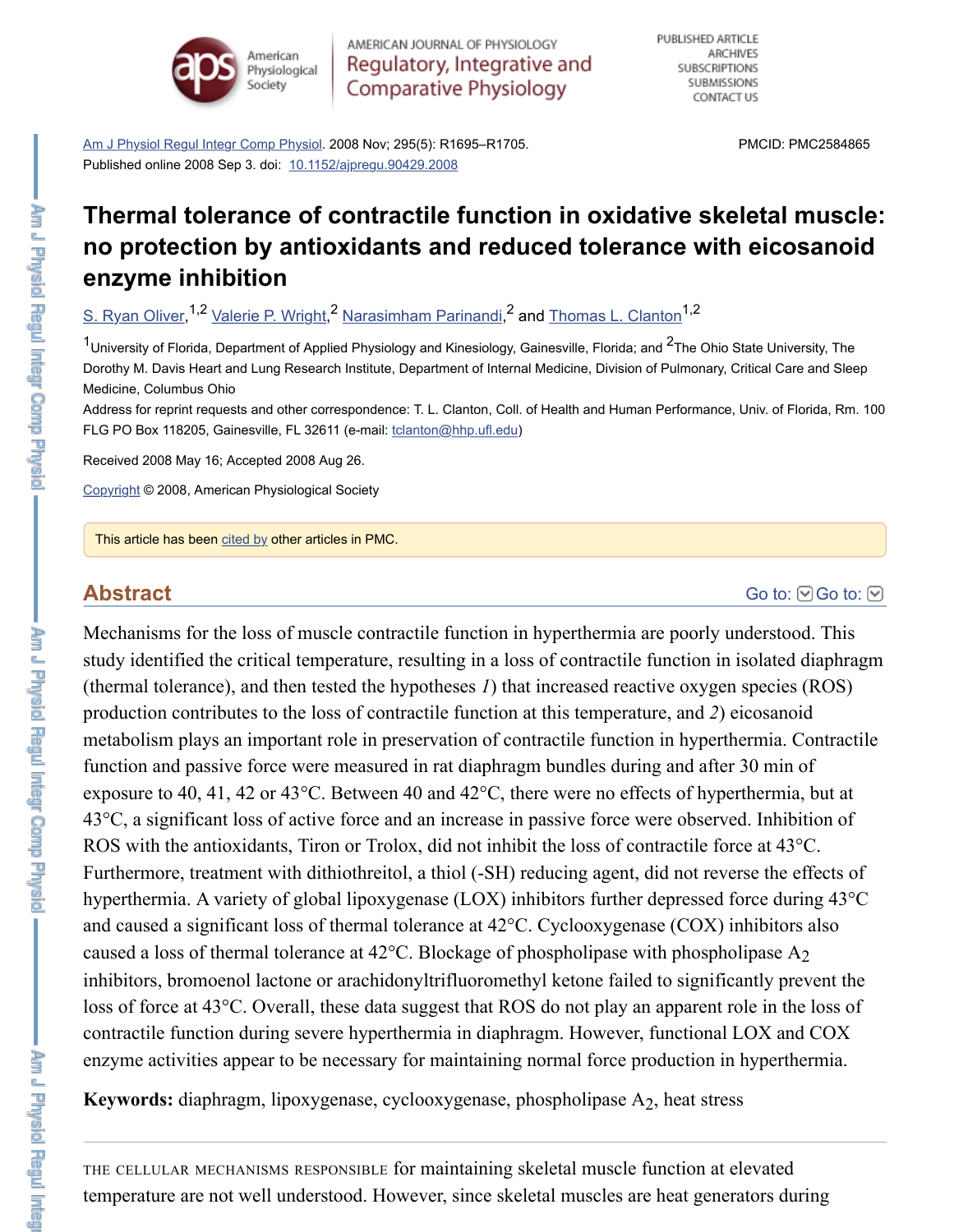in both intracellular and extracellular reactive oxygen species  $(ROS)$  (66). Similar ele production during heat stress have been made in a variety of tissues  $(26, 61)$  and in w but the functio[nal](https://www.ncbi.nlm.nih.gov/pmc/articles/PMC2584865/#r45) significance of these findings is not well known. Recently, van der Stephenson (57) hav[e sh](https://www.ncbi.nlm.nih.gov/pmc/articles/PMC2584865/#r11)own that at elevated temperatures (43–47 $\degree$ C), contractile fun disrupted in isolated rat extens[or](https://www.ncbi.nlm.nih.gov/pmc/articles/PMC2584865/#r2) digitorum longus muscle fibers, a largely fast twitch were implicated because treatment with DTT, a thiol (-SH) reducing agent, or by Tiron, eliminated or greatly diminished the effects of high temperature on contractile force. effects of antioxidants were observed in a small group of more oxidative fibers from longus muscle  $(57)$ . Therefore, a second objective of this study was to test the hypothesis that ROSS that ROSS that ROSS that ROSS that ROSS that ROSS that ROSS that ROSS that ROSS that ROSS that ROSS that ROSS that ROS formed during heat are responsible for the loss of contractile function in an intact must population that is largely oxidative, namely the isolated diaphragm.

In previous work, our laboratory observed that exposing skeletal muscle to 42°C resulted in increases

The cell membrane is believed to be particularly sensitive to the effe[cts](https://www.ncbi.nlm.nih.gov/pmc/articles/PMC2584865/#r26) [of t](https://www.ncbi.nlm.nih.gov/pmc/articles/PMC2584865/#r61)emperature described as the "temperature transducer" of the cell  $(4)$ . In a number of isolated cell temperature [inc](https://www.ncbi.nlm.nih.gov/pmc/articles/PMC2584865/#r57)reases to 42°C or above, there is a rapid release of AA, through the action the membrane phospholipids  $(12)$ . This suggests membrane repair or remodeling activities are only at  $(12)$ . Since AA is further metabolized by LOX, COX, and cytochrome *P*-450 enzymes, it is enzymes also play significant roles in normal membrane responses to hyperthermia. pathways may also be responsible for some fraction of oxidant production at high ter previous work, [inh](https://www.ncbi.nlm.nih.gov/pmc/articles/PMC2584865/#r57)ibition of global LOX activity almost completely inhibited the ext formed during heat exposure  $(65)$ . Therefore, we hypothesized that by blocking LOX other pathways of eicosanoid metabolism, we might protect skeletal muscle function exposure and possibly inhibit oxidative stress at the same time.

In summary, this study had three objectives:  $I$ ) to det[erm](https://www.ncbi.nlm.nih.gov/pmc/articles/PMC2584865/#r4)ine the functional responses exposure in isolated, relatively intact, and largely oxidative skeletal muscle, where ot as blood flow, central neural r[esp](https://www.ncbi.nlm.nih.gov/pmc/articles/PMC2584865/#r12)onses to heat, neuromuscular activation, or whole both are not present; 2) to test the hypothesis that increased oxidant production in heat stre for the loss of contractile function in intact muscle tissue; and  $3$ ) to evaluate the role metabolism, specifically catalyzed by lipoxygenase and cyclooxygenase, on the loss function in hyperthermia.

## **METHODS**

## **Animal treatment protocols and isolated muscle preparation.**

Adult male Sprague-Dawley rats (350–450 g) were used for this study. Animal care and treatment were and treatment were and treatment were and treatment were and treatment were and treatment were and treatment were and tre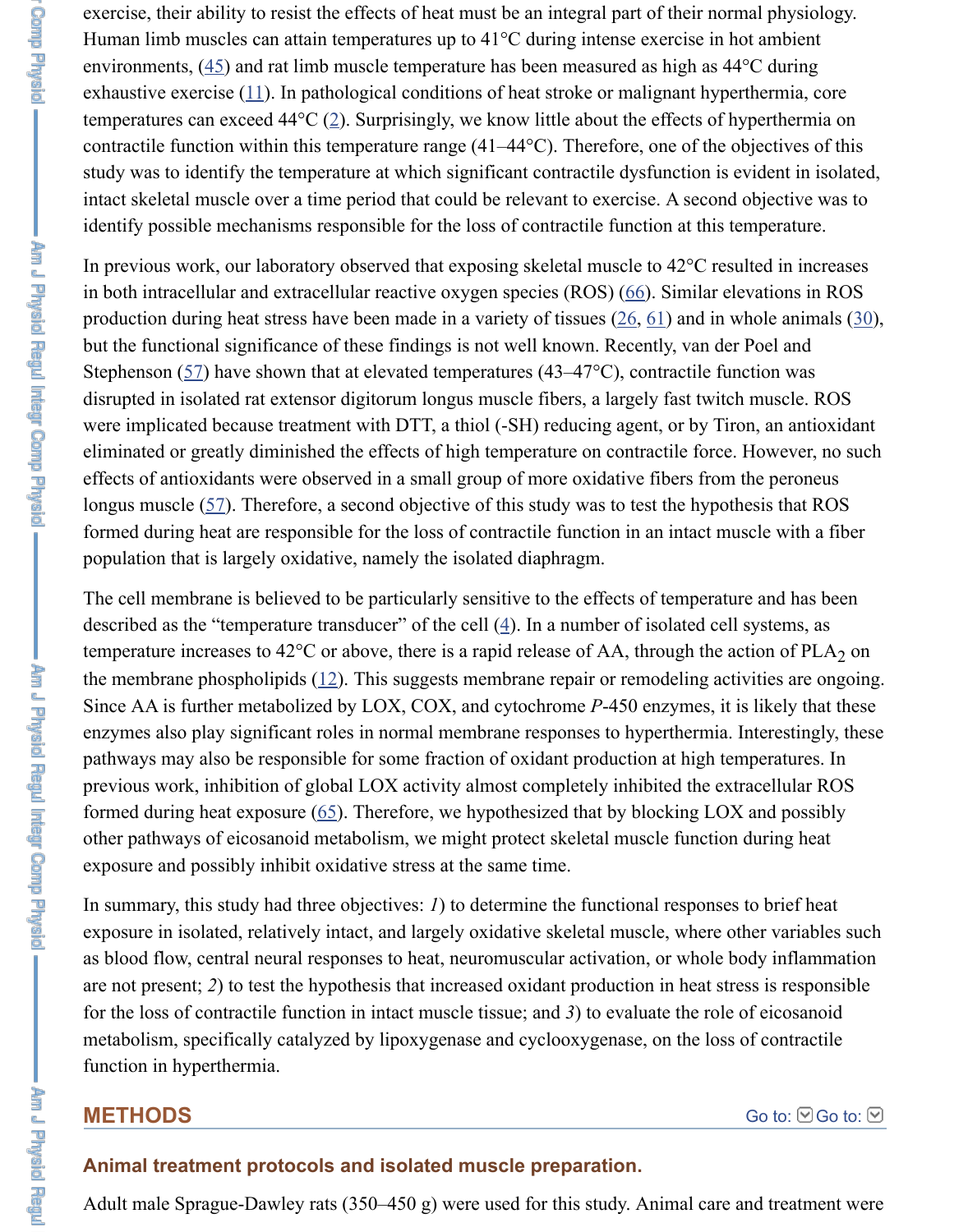

#### Fig. 1.

*A*: force frequency relationships obtained at the end of 30 min exposure to 37°C ( $n = 6$ ), 40°C ( $n = 9$ ), 41°C ( $n = 9$ ), 42°C ( $n = 8$ ), and  $43^{\circ}$ C ( $n = 8$ ). Force is expressed as ...

## **Protocols.**

All protocols for heat exposure and pharmaceutical treatment were similar or are des the RESULTS section. The tissues were first equilibrated in oxygenated Ringer solution min. During this time,  $L_0$  and optimum stimulation volt[age we](https://www.ncbi.nlm.nih.gov/pmc/articles/PMC2584865/figure/f1/)re determined. They w stimulated at 0.05 Hz throughout the equilibration periods for all experiments. After [equilibration, a b](https://www.ncbi.nlm.nih.gov/pmc/articles/PMC2584865/figure/f1/)a[seline](https://www.ncbi.nlm.nih.gov/pmc/articles/PMC2584865/figure/f1/) FF relationship was determined. The baths were then change oxygenated Ringer buffer, preheated to  $37^{\circ}$ C or buffer containing one of a large num pharmaceutical preparations of antioxidants, COX, LOX, or  $PLA_2$  inhibitors (Table 1). controls always contained the corresponding vehicles (usually DMSO) in the same controls maximum dosage of the vehicle in the treated baths. After 30 min of equilibration in buffers, a second FF was obtained to determine the independent influence of the drug changed again with the appropriate drugs or vehicle, and the strips were exposed to e of four elevated temperatures,  $40^{\circ}$ C,  $41^{\circ}$ C,  $42^{\circ}$ C, or  $43^{\circ}$ C. Temperatures within the b monitored and maintained within 0.1°C of the target. Once the target temperature was maintained for a 30-min exposure, at which time another FF was performed. The bat replaced with fresh Ringer solution and returned to  $37^{\circ}$ C for another 30 min after wh obtained to monitor recovery. The length and weight of each tissue were measured to specific force (average value for control tissues:  $21.8 \text{ N/cm}^2 \pm 0.5$ ,  $n = 43$ ). More spe of drug treatments, their doses, and the specific temperature exposures in each experidescribed in RESULTS.

#### Table 1.

Drugs used in study with corresponding targets

Am J Physic Regul Intent Comp Physic

**AET & THRACK** 

 $\overline{\phantom{a}}$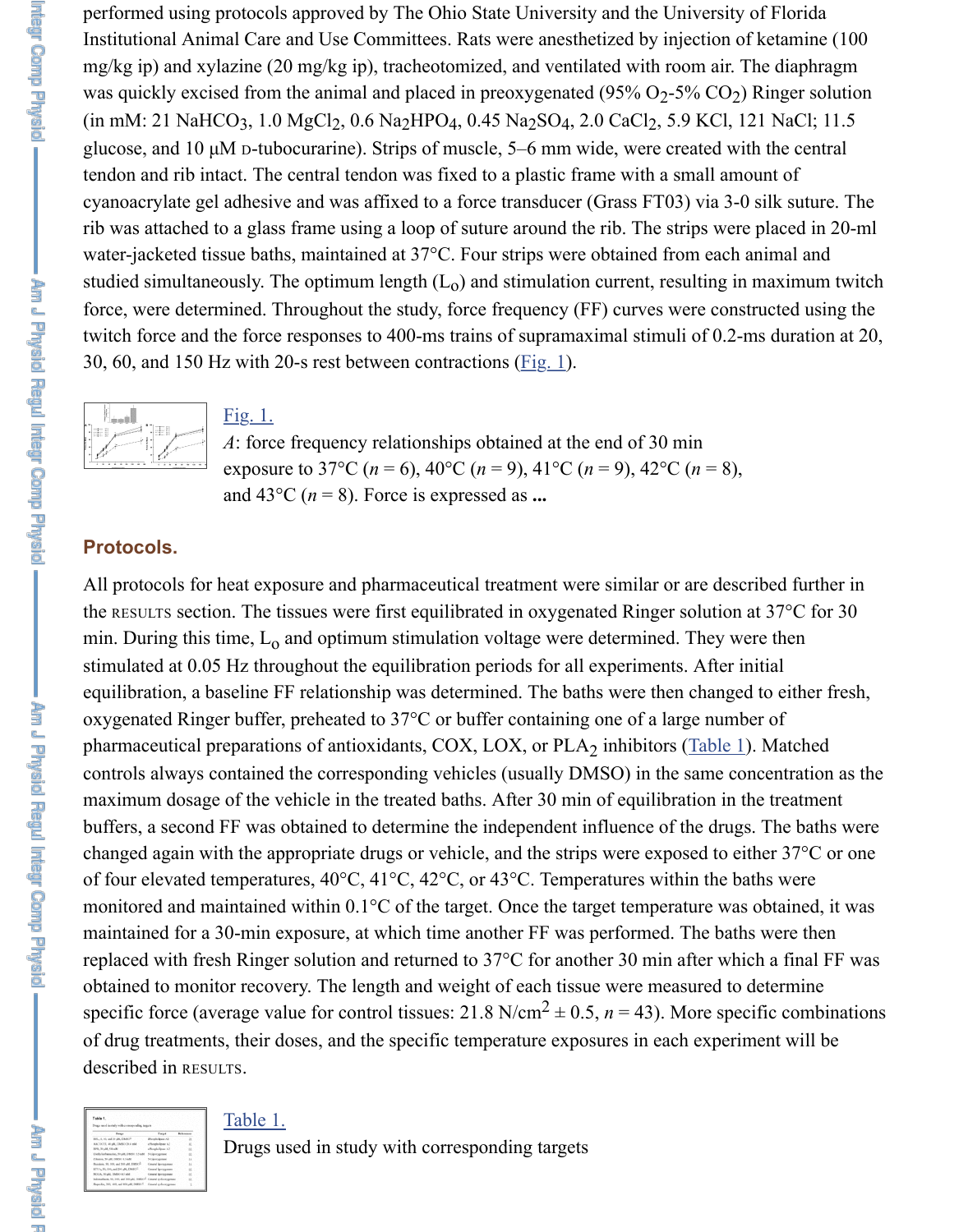the extent of damage in each specific tissue.

## **Statistical analysis.**

Statistical significan[ce](https://www.ncbi.nlm.nih.gov/pmc/articles/PMC2584865/#r59) was analyzed using ANOVA, designed for each experimental Treatment and temperature were used as factors of interest in most studies. Data were percentage of maximum baseline force. The effects of animal, i.e., specific experiment tissues were treated as a random variable, resulting in the equivalent of a repeated-measures design. Post hoc analyses (Dunnett's) were done to determine specific effects of treatment from measurements. Mean contrasts after ANOVA were used in some experiments to comin complex designs (SAS<sub>JMP</sub> statistical package). All results are reported as means  $\pm$ considered to be statistically significant.

## **RESULTS**

## **Thermal tolerance of isolated diaphragm.**

As shown in Fig. 1A, compared with control measurements at  $37^{\circ}$ C, exposure of diap temperatures from 40 to  $42^{\circ}$ C for 30 min had no significant effect on force developed frequencies. In contrast, at 43°C, maximum force dropped markedly from control with decreases seen at all lower frequencies, including twitch. After 30 min of recovery, a no improvements in contractile function  $(Fig, 1B)$ , demonstrating that the effects were reversible. In response to elevated temperature, an increase in passive force was also end of the 43°C exposure (Fig. 1*A*, *inset*).

## **Effects of antioxidants and reducing agents on contractile function with**

To test the hypothesis that the loss of contractile function during heat stress is due to increased ox[idant pro](https://www.ncbi.nlm.nih.gov/pmc/articles/PMC2584865/figure/f1/)duction, diaphragms were exposed to  $43^{\circ}$ C in the presence of a (1, 10, and 20 mM) and Trolox (50  $\mu$ M, 100  $\mu$ M, and 1 mM) (Fig. 2). The intermediation  $(10 \text{ mM})$  was shown in previous studies to be effective in preserving contractile function during during during during during  $(10 \text{ mM})$  was shown in previous studies to be effective in preserving contractile function. hypoxia  $(63)$ , and the maximum dose  $(20 \text{ mM})$  was previously used by van der Poel (57). The lowest dose of Trolox (50  $\mu$ M) [approxi](https://www.ncbi.nlm.nih.gov/pmc/articles/PMC2584865/figure/f1/)mated the concentration shown by B reduce oxidant stress in the diaphragm in the whole animal, whereas the highest dose to be effective in reducing [oxidant](https://www.ncbi.nlm.nih.gov/pmc/articles/PMC2584865/figure/f1/) production in isolated myotubes  $(64)$ . Contrary to effects of these antioxidants on the heat-induced loss of contractile force were observed, although the red, although the red, although the red, although there is although the red, although the red, although the red, altho was a significant reduction in force at the highest concentration of Trolox. There were improvements in function during the recovery period in antioxidant-treated tissues (d

Ann a Ph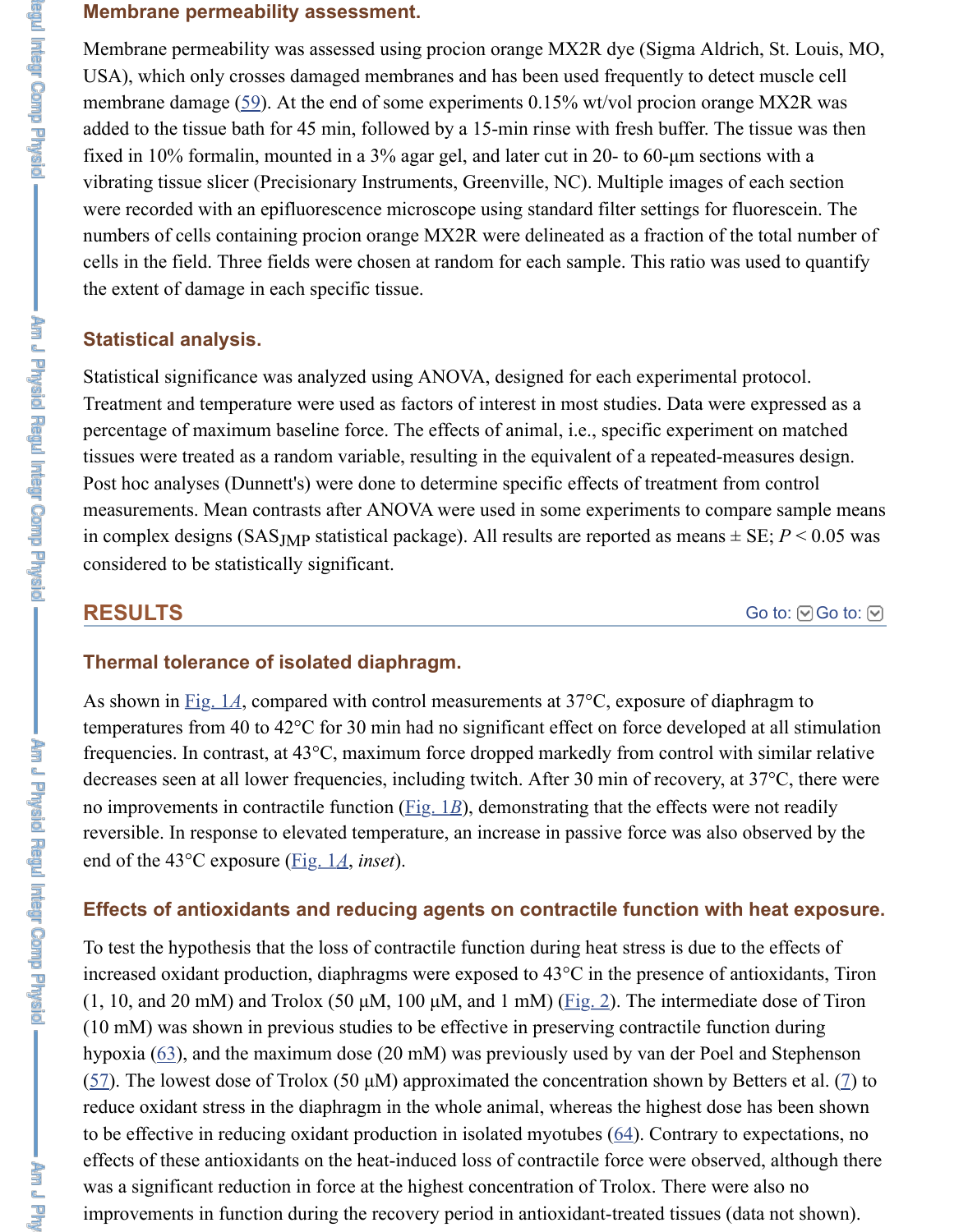partially reversin[g the eff](https://www.ncbi.nlm.nih.gov/pmc/articles/PMC2584865/figure/f2/)ects of fatigue in in vitro diaphragm, presumably by reducing oxidation  $(23)$ . Control tissues were performed and found to be similar to Diaz et al.'s which showed that a 5-mM dose of DTT has no effect on baseline muscle function at matched exposure protocol in  $37^{\circ}$ C buffer. The 10 mM DTT dose has also been used skinned rat skeletal muscle fibers with no adverse reactions on twitch responses  $(37)$ . Stephenson  $(57)$  previously used the highest  $(20 \text{ mM})$  dose in isolated fibers. To perf experiment, the DTT was dissolved directly into buffer i[n th](https://www.ncbi.nlm.nih.gov/pmc/articles/PMC2584865/#r57)e tissue bath to reduce ra DTT. No significant recovery of function was observed following DTT treatment over recovery period.



### Fig. 3.

Change in %max force (150 Hz) of diaphragm strips exposed to 43°C with dithiothreitol (DTT). DTT (*n* = 8) data are shown after 30 min of recovery at 37 $\degree$ C ( $n = 8$ ), shown with control recovery after 43°C and **...**

### **Effects of lipoxygenase inhibition on the loss of contractile function at 4**

Because we previously observed that one source of ROS in heat stress arises from one lipoxygenase pathways, we tested whether blockade of LOX activity could protect contraction at  $43^{\circ}$ C. Initial do[ses of L](https://www.ncbi.nlm.nih.gov/pmc/articles/PMC2584865/figure/f3/)OX inhibitors were determined from previous studies as fo 5-LOX inhibitor, 50  $\mu$ M, (14) Cayman Chemical], diethylcarbamazine (a 5-LOX inh Sigma Aldrich), baicalein [a 12-LOX inhibitor and partial general LOX inhibitor  $(16)$ Aldrich, St. Louis, MO) and nordihydroguaiaretic acid (NDGA, general LOX inhibit Aldrich). Contrary to our hypothesis, NDGA treatments greatly increased the loss of exposure to  $43^{\circ}$ C (for data, see the online supplement to this article). The 5-LOX inh and diethylcarbamazine showed no significant effects compared with control. Follow with NDGA (data not shown) demonstrated that it caused significant reduction of contraction in the absence of heat exposure, making it unsuitable for these kinds of experiments.

### **Effects of lipoxygenase and cyclooxygenase inhibition on heat toleranc**

On the basis [of](https://www.ncbi.nlm.nih.gov/pmc/articles/PMC2584865/#r14) the results of the previous experiment, we hypothesized that LOX and eicosanoid metabolic pathways are important components of the normal heat toler[anc](https://www.ncbi.nlm.nih.gov/pmc/articles/PMC2584865/#r16)e skeletal muscle. To test this hypothesis, we exposed diaphragm strips to the highest to does not cause significant loss of contractile function  $(42^{\circ}C, Fig. 1A)$  and evaluated t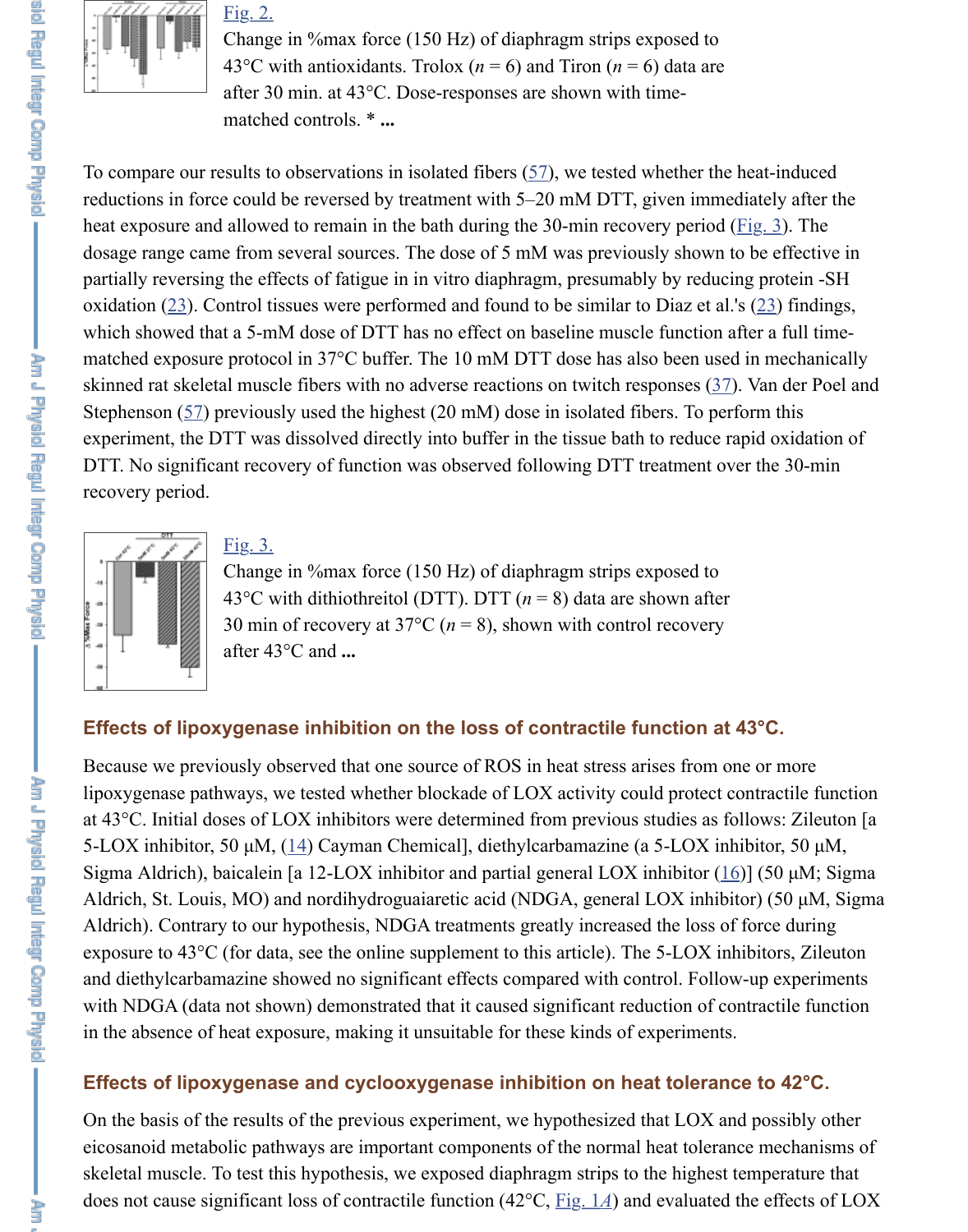contractile function [during](https://www.ncbi.nlm.nih.gov/pmc/articles/PMC2584865/figure/f4/) exposure to  $42^{\circ}\text{C}$  (<u>Fig. 4*A*</u>). In time controls at  $37^{\circ}\text{C}$ , the most either of these drugs had no significant effect on contractile function compared with the (baicelein,  $-15 \Delta$ [%Max F](https://www.ncbi.nlm.nih.gov/pmc/articles/PMC2584865/figure/f4/)orce  $\pm$  1.4, ETYA,  $-15 \Delta$ %Max Force  $\pm$  4.0), indicating no [pharmacological](https://www.ncbi.nlm.nih.gov/pmc/articles/PMC2584865/figure/f4/) effects. The decrease in function occurred in a dose-dependent man the greatest loss of function at 200  $\mu$ M during 42 $\degree$ C heat exposure. Like the influence alone, recovery of function was not observed in these tissues (data not shown). These that functional LOX activity may be an important factor for heat tolerance in skeletal

A parallel experiment was done using COX inhibition. Since COX also metabolizes. to think that this pathway may also affect heat tolerance at  $42^{\circ}$ C. The addition of indomethacin at  $\overline{50}$ 100, and 200  $\mu$ M) resulted in a dose-dependent reduction in maximum contractile for exposure to 42°C. Likewise, ibuprofen  $(9)$ , gi[ven at 20](https://www.ncbi.nlm.nih.gov/pmc/articles/PMC2584865/figure/f4/)0, 400, and 800 µM resulted in loss in heat tolerance at  $42^{\circ}$ C (Fig.  $4B$ ), whereas the time controls showed no effect on function (indomethacin,  $-2.1 \Delta$ %Max Force  $\pm$  2.3, ibuprofen,  $-6.9 \Delta$ %Max Force  $\pm$ had qualitatively similar effects, but at these doses, they did not decrease force to the inhibition did. Interestingly, recovery data showed that loss of function at  $42^{\circ}$ C in the inhibition resulted in partial but modest recovery of force over 30 min (data not show

To determine whether the influences of LOX and COX during heat exposure had over additive effects, we inhibited both enzymes simultaneously (see the online supplement using baicalein (100  $\mu$ M) and indomethacin (100  $\mu$ M) in the same muscle tissue at 42°C. in function was observed in pharmacological controls done at  $37^{\circ}$ C (−25.1  $\Delta\%$ Max H online version of the this article), but a [mu](https://www.ncbi.nlm.nih.gov/pmc/articles/PMC2584865/#r9)ch larger effect was seen at  $42^{\circ}$ C. Compared C. drugs, the combination of the [two drug](https://www.ncbi.nlm.nih.gov/pmc/articles/PMC2584865/figure/f4/)s resulted in the greatest loss in function and s two enzyme systems do not have overlapping effects but rather that their influence is

Treatment with LOX and COX inhibitors resulted in an increase in baseline passive for exposure as well (Fig. 4,  $C$  and  $D$ ). ETYA, baicalein, indomethacin, and ibuprofen sh dependent increase in baseline passive force with baicalein having the greatest impact.

## Effects of inhibition of upstream PLA<sub>2</sub>.

On the basis of the preceding studies, we hypothesized that the role of LOX and COX might be simply to metabolize and therefore reduce the concentration of free AA and products created at elevated temperatures that could be detrimental to function. If so, upstream PLA<sub>2</sub> alone, we might cause a reduction of heat-induced contractile function block iPLA<sub>2</sub>, a Ca<sup>2+</sup>-independent PLA<sub>2</sub> (iPLA<sub>2</sub>) inhibitor, bromoenol lactone (BEL) Previous work ha[s demo](https://www.ncbi.nlm.nih.gov/pmc/articles/PMC2584865/figure/f4/)nstrated that BEL targets functional iPLA<sub>2</sub>, which has been show 2+ 2 (1 $PLA_2$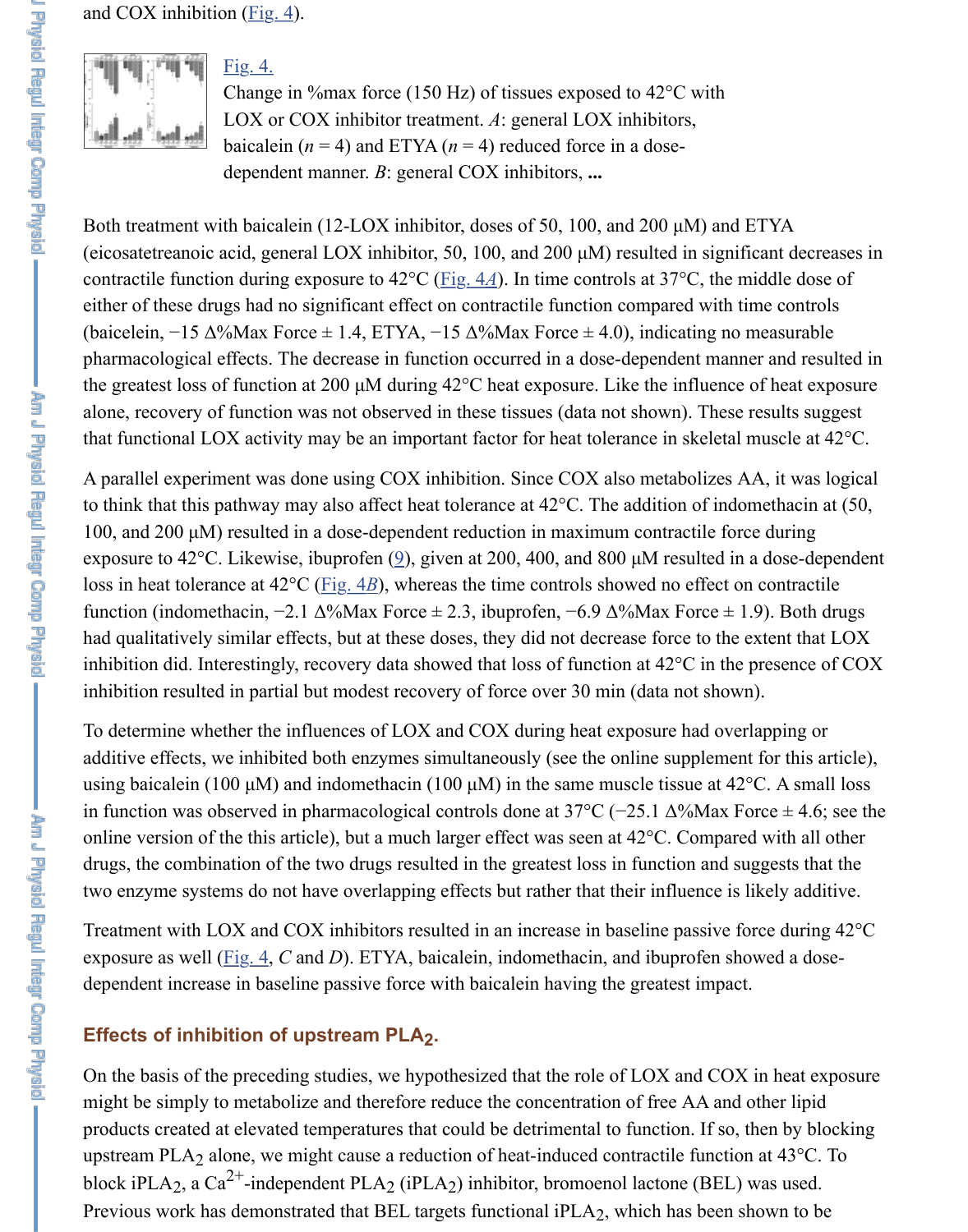To block the cytosolic  $PLA_2$  (cPLA<sub>2</sub>) and iPLA2 together, arachidonyltrifluoromethy  $(AACOCF<sub>3</sub>)$  was used at a dose (40  $\mu$ M) previ[ously sh](https://www.ncbi.nlm.nih.gov/pmc/articles/PMC2584865/figure/f5/)own to be effective in isolated (42). AACOCF<sub>3</sub> showed no significant effect on contractile function at 43°C (Fig. 5*l*). bromophenacyl bromide (BPB) was used to inhibit secretory  $PLA_2$  at 30  $\mu$ M shown to smooth muscle  $(60)$  (see the online version of this article). Control experiments show pharmacological effect of BPB during  $37^{\circ}$ C, which was significantly higher than  $37^{\circ}$  $(P < 0.01)$ . Also, tissues exposed to BPB at 43<sup>o</sup>C showed a significantly larger decreation compared with untreated 43<sup>o</sup>C controls ( $P < 0.01$ ). However, these effects can likely the pharmacological effects of the drug, as shown in the 37°C controls.

### **Tests for membrane damage in heat stress.**

On the basis of the sensitivity of contractile function to elevated temperatures and particularly to the sensitivity of contractile function to elevated temperatures and particularly [enz](https://www.ncbi.nlm.nih.gov/pmc/articles/PMC2584865/#r42)ymes known to be involved with maintenance of membrane function, we hypothere of contractile function in heat stress may reflect a subpopulation of fibers within the have lost memb[rane](https://www.ncbi.nlm.nih.gov/pmc/articles/PMC2584865/#r60) integrity. To test this hypothesis, we evaluated the integrity of the membrane using procion orange leakage into diaphragm cells  $(32)$ . Examples of the l from this experiment are shown in  $\underline{Fig. 6}$ . No additional leakage was observed in resp alone (43 $^{\circ}$ C). However, significant leakage was observed when muscles were incuba indomethacin and baicalein at 43°C (17.35% positive cells  $\pm$  1.37, *n* = 6) compared v (0.45% positive cells  $\pm$  0.21, *n* = 6). Muscles incubated with indomethacin and baical showed no significant increase in permeability (2.37% positive cells ± 0.71, *n* = 6) compared with both 43°C (2.32% positive cells  $\pm$  0.91, *n* = 6) and 37°C (0.45% positive cells  $\pm$  0.21, *n* =



### Fig. 6.

Membrane permeability evaluated using procion orange. Baicalein and indomethacin addition at 43°C caused a [sig](https://www.ncbi.nlm.nih.gov/pmc/articles/PMC2584865/#r32)nificant increase in the number of pr[ocion](https://www.ncbi.nlm.nih.gov/pmc/articles/PMC2584865/figure/f6/) orange-positive cells. Procion orange diaphragm tissue: control 37°C (*A*), control **...**

# **DISCUSSION**

The results demonstrate that oxidative skeletal muscle, as represented by isolated rat resistant to 30 min of hyperthermia between 40 and 42°C. However, exposure to 43° loss of tetanic force and an elevation in passive force. Although the mechanisms for the loss of tetanic [contractile funct](https://www.ncbi.nlm.nih.gov/pmc/articles/PMC2584865/figure/f6/)i[on at thi](https://www.ncbi.nlm.nih.gov/pmc/articles/PMC2584865/figure/f6/)s threshold temperature are not known, we demonstrate that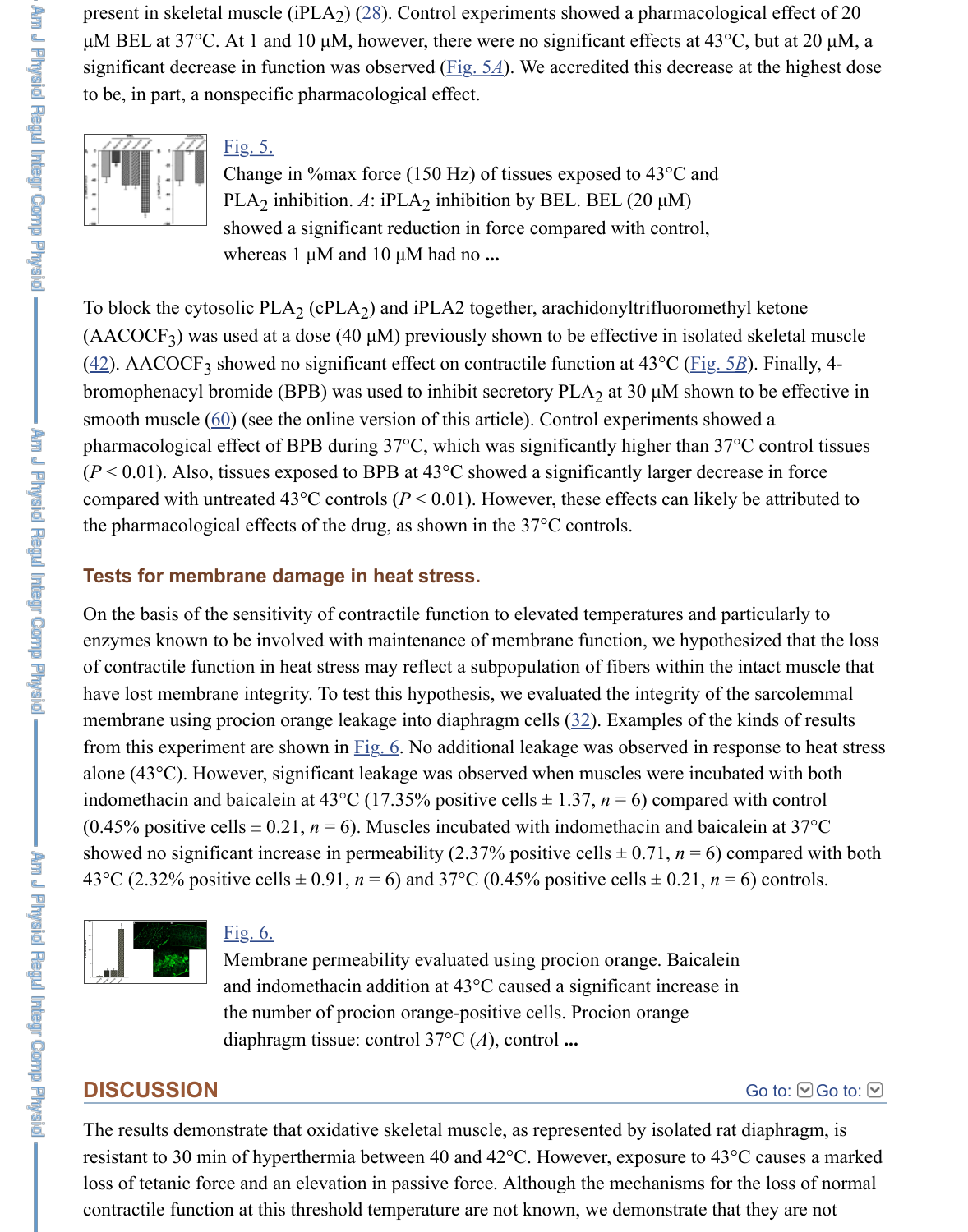**Linguage** 

temperature in hyperthermia, this model is useful as an intact, oxidative skeletal mus the purposes of this study. We have little reason to believe that results would differ substantially from the purposes of this study. oxidative limb muscle, and in essence, our work substantiates results seen in isolated limb muscle fibers exposed to heat  $(57)$ . O<sub>2</sub> delivery is always a concern in nonperfu preparations, but since the muscles were not fatigued or exercised intensely during the protocol. unlikely that the results can be attributed to differences in oxygen delivery. A  $9\%$  red solubility occurs between  $37^{\circ}$ C and  $43^{\circ}$ C, and equivalent reductions in Po<sub>2</sub> have little diaphragm contractile function (unpublished observation; Clanton T. L.) or on NADI  $(67)$ , an indicator of tissue hypoxia. Although pharmacological approaches were used influence of enzymes involved with eicosanoid metabolism, as well as ROS scavenging to account for possible nonspecific pharmacological effects of these drugs by *1*) stud influence on time controls at  $37^{\circ}$ C, 2) by studying dose response curves, and 3) by us that often worked by chemically divergent methods. This approach revealed a signifi pharmacological reaction to NDGA[, a c](https://www.ncbi.nlm.nih.gov/pmc/articles/PMC2584865/#r57)ommonly used LOX inhibitor; confirming revitro and in vivo  $(34, 38)$ .

## **Mechanisms for the loss of contractile function.**

The results show that there is a critical temperature, between 42 and  $43^{\circ}$ C, in which there is a critical temperature, between 42 and  $43^{\circ}$ C, in which there is a critical temperature, between 42 and 43 $^{\circ}$ C, in w l[oss](https://www.ncbi.nlm.nih.gov/pmc/articles/PMC2584865/#r67) of contractile function within 30 min. This is also the range of temperatures gene induction of heat shock proteins (HSPs)  $(43)$ , rapid increases in membrane permeability for small for small for small for small for small for small for small for small for small for small for small for small for small fo molecular weight molecules  $(8)$ , and reduced survival in many mammalian in vitro c absolute value of the critical temperature is also, no doubt, a reflection of the duration as loss of contractile function  $(57)$ , as well as tissue injury, reviewed by Despa et al. and temperature dependent. The underlying biochemical mechanisms responsible for temperature phen[om](https://www.ncbi.nlm.nih.gov/pmc/articles/PMC2584865/#r34)e[non](https://www.ncbi.nlm.nih.gov/pmc/articles/PMC2584865/#r38) are unknown, but most research points to accumulating alterations in proteins in protein structure, membrane integrity, or oxidative stress, as discussed below.

Although the activity of most enzymes increases as a function of their temperature co is generally held that protein configuration changes at some critical and protein-specithereby decreasing activity or interfering with protein-protein interactions. Temperatureprotein misfolding, exposure of hydroph[obic](https://www.ncbi.nlm.nih.gov/pmc/articles/PMC2584865/#r43) moities, or degradation have traditional primary mechanisms attribut[ed](https://www.ncbi.nlm.nih.gov/pmc/articles/PMC2584865/#r8) to HSP induction in hyperthermia, as reviewed by Ki Although degradation is possible at these temperatures, there is little evidence for it in proteins, as studies have show[n th](https://www.ncbi.nlm.nih.gov/pmc/articles/PMC2584865/#r57)at temperatures  $>50^{\circ}$ C are generally needed for den Many investigations have attributed protein degradation to a secondary effect of increased or formation during hyperthermia, (e.g., 52), which may be a common mechanism.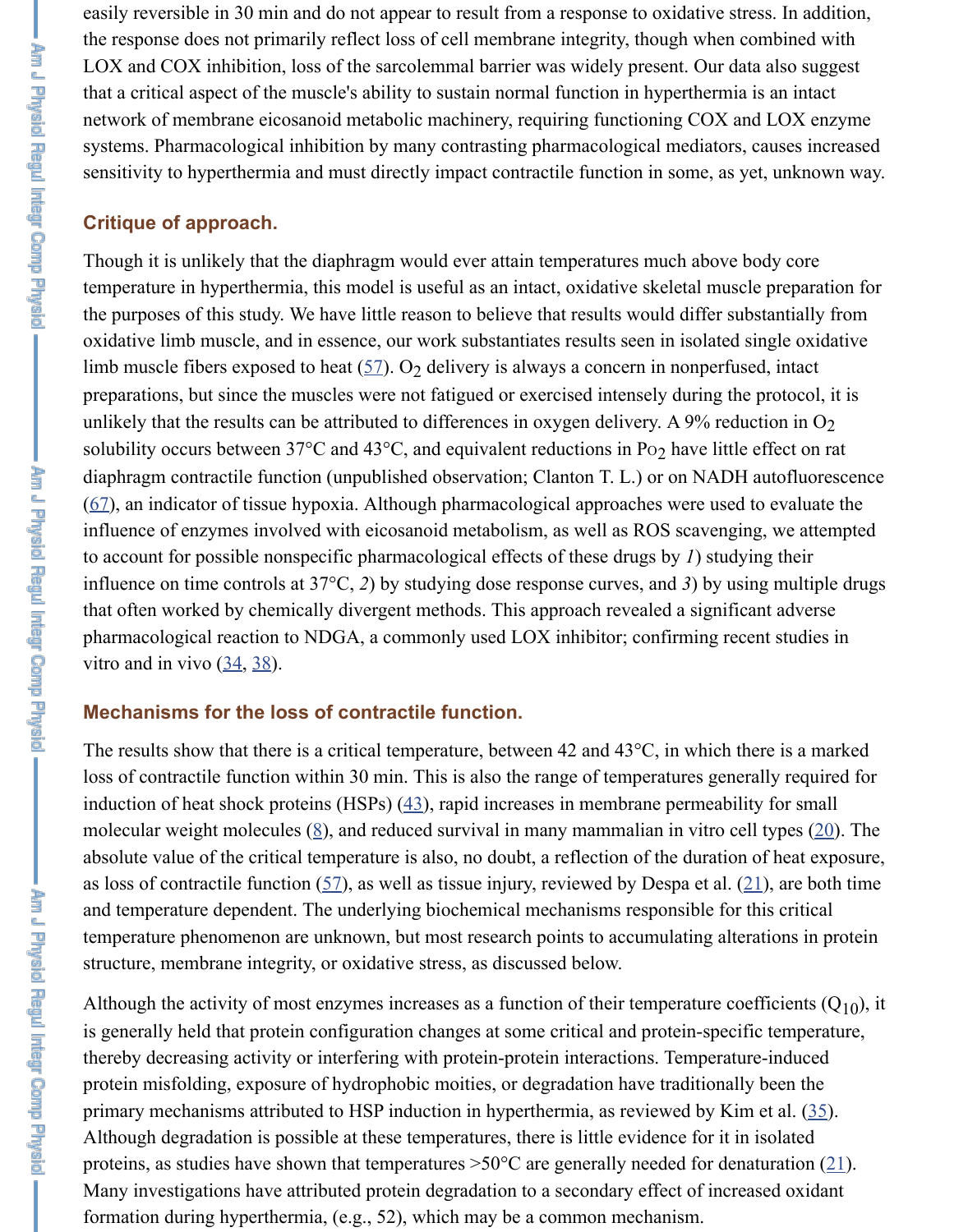extensor digitorum longus muscle, a fast nonoxidative fiber, loss of maximum Ca -activated force Comp Presid during heat could be blocked by cotreatment with the [an](https://www.ncbi.nlm.nih.gov/pmc/articles/PMC2584865/#r4)tioxidant Tiron  $(20 \text{ mM})$ . In be reversed after heat exposure with 20 mM DTT. Interestingly, these investigators say of Tiron in more oxidative [fibe](https://www.ncbi.nlm.nih.gov/pmc/articles/PMC2584865/#r41)rs from the limb muscle (peroneus longus). Our result diaphragm are essentially in agre[eme](https://www.ncbi.nlm.nih.gov/pmc/articles/PMC2584865/#r48)nt with the [s](https://www.ncbi.nlm.nih.gov/pmc/articles/PMC2584865/#r8)tudies of the peroneus  $(57)$ , presum rat diaphragm is only 3.5% type IIb fast fibers  $(25)$ . In addition, we tested for the infl doses of DTT and Trolox. Trolox is a soluble vitamin E analog and a general antioxid previously been shown to be effective in intact diaphragm, protecting it from oxidative induced by mechanical ventilation  $(7)$  or from secondary oxidant effects of TNF  $(31)$ . agents were effective at concentrations equal to or much higher than those prev[iou](https://www.ncbi.nlm.nih.gov/pmc/articles/PMC2584865/#r57)sly effective in diaphragm preparations  $(2, 23, 31, 63)$ . Therefore, our results, taken together, with the those of  $(2, 23, 31, 63)$ . van der Poel and Stephenson  $(57)$  are most consistent with the hypothesis that oxidant the main causative factor for the loss of contractile function in oxidative fibers. Because oxidative fibers oxidative fibers. fibers are rich in mitochondria, which are believed to be a primary source of ROS in conditions, these conclusions seem, indeed, paradoxical.

It is of physiological interest that the FF relatio[nsh](https://www.ncbi.nlm.nih.gov/pmc/articles/PMC2584865/#r25)ip was relatively unchanged betwe 42 $^{\circ}$ C. Since large shifts of FF to the right occur as temperature increases from 23 $^{\circ}$ C to expected to see a continuation of this behavior above  $37^{\circ}$ C. The fact that tetanic force remains relatively constant suggest[s t](https://www.ncbi.nlm.nih.gov/pmc/articles/PMC2584865/#r7)hat skeletal muscle has an inherent mechanism muscle force for a given neural activation within a temperature range that correspond in heavy exercise. How it could do t[his](https://www.ncbi.nlm.nih.gov/pmc/articles/PMC2584865/#r7) [wi](https://www.ncbi.nlm.nih.gov/pmc/articles/PMC2584865/#r23)t[h v](https://www.ncbi.nlm.nih.gov/pmc/articles/PMC2584865/#r31)[aryi](https://www.ncbi.nlm.nih.gov/pmc/articles/PMC2584865/#r63)ng rates of biochemical reactions ( but would function to ensure [con](https://www.ncbi.nlm.nih.gov/pmc/articles/PMC2584865/#r57)tinuity of motor control during exercise in hyperthermia.

### **Mechanisms for changes in passive force during heat exposure.**

Another mechanical effect of heat exposure was an increase in passive tension (contra  $43^{\circ}$ C exposure or at  $42^{\circ}$ C when drugs affecting eicosanoid metabolism were present. elevation in passive force was rapidly reversed during  $37^{\circ}$ C recovery, during which t contractile function did not reverse. There are at least two possible reasons for this pl resting cytosolic calcium concentration could increase during heat stress, thus activat machinery at low levels. To our knowledge, intracellular  $Ca^{2+}$  has not been measured skeletal muscle. However, an increase in passive tension has been attributed to elevat based on indirect observations that diaphragms with RyR1 mutations associated with hyperthermia have greater heat-induced contracture than wild-type diaphragms  $(17)$ . temperature has been shown to increase  $Ca^{2+}$  leakage from the SR, via an oxidant-de mechanism  $(58)$ , though this would not necessarily result in elevated cytosolic calcium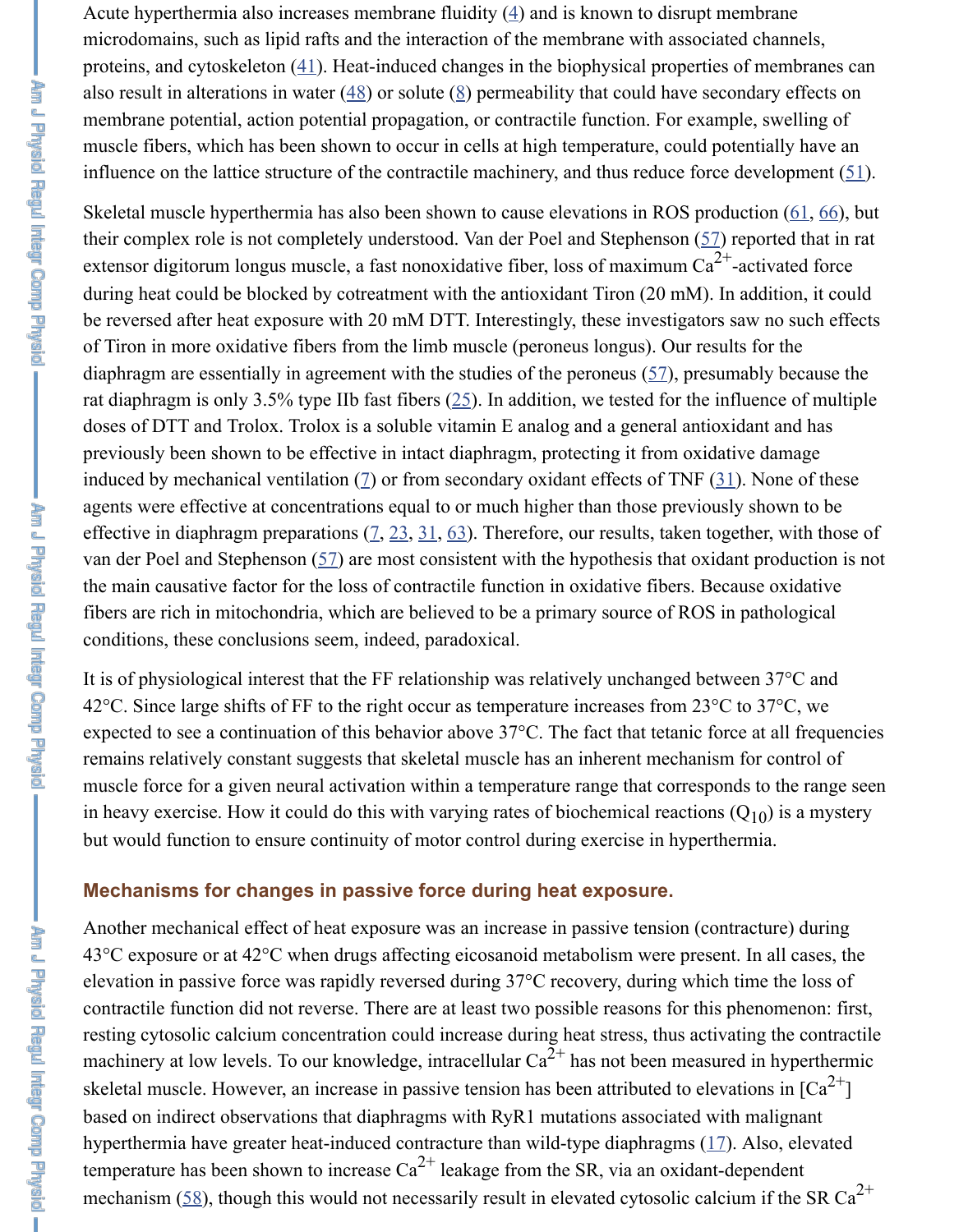### LOX, COX, and PLA<sub>2</sub> involvement during heat stress.

Very little is known about the functional roles of eicosanoid metabolism in skeletal n during normothermic conditions, [tho](https://www.ncbi.nlm.nih.gov/pmc/articles/PMC2584865/#r50)ugh literature is emerging. With regard to COX, cells contain both COX-1 and COX-2, and both of these enzymes are present in oxid nonoxidative muscle fibers, [as](https://www.ncbi.nlm.nih.gov/pmc/articles/PMC2584865/#r27) well as in surrounding vessels  $(55)$ . The primary prod prostaglandin PGE<sub>2</sub> and TxB<sub>2</sub>, with considerably more PGE<sub>2</sub> being formed (55). Although the some evidence that products formed by COX can modestly affect contractile function primary roles in physiology are not known. COX products are able to cause vasodilation vasoconstriction, depending on which product is produced in higher amounts  $(15)$ , and that this balance between products may be altered during heat stress. Thus, it is also possible that production of COX products in heat stress could affect heat dispersal mechanisms by conductance of surrounding vessels. This assumes they are capable of paracrine signaling in this time. COX has also been found to be potentially important in the regulation of HSPs  $(6)$ , and enzymatic dehydration product of PGE<sub>2</sub>, appears important for HSP70 expression over activation of c-fos and Egr-1 stress genes within 30 min. This [pro](https://www.ncbi.nlm.nih.gov/pmc/articles/PMC2584865/#r55)cess occurs by a me involving increases in intracellular  $Ca^{2+}$  (18).

Even less is known about lipoxygenases in skeletal muscle. LOXs are nonheme ironoxygenases that take polyenoic fatty acids (such as AA) and enzymatically oxygenate hydroperoxy-polyenoic fatty acids  $(53)$ . Zuo et al.  $(65)$  found immunohistoch[emi](https://www.ncbi.nlm.nih.gov/pmc/articles/PMC2584865/#r15)cal 5-LOX and 12-LOX in diaphragm cells, staining predominantly along the sarcolemn presumably oxidative fibers. There are a variety of products made from lipoxygenase downstream enzymes, including the leukotrienes and HETEs, and these are known to of functions in immune responses, inflammation, and [co](https://www.ncbi.nlm.nih.gov/pmc/articles/PMC2584865/#r6)ntrol of smooth muscle contraction. the roles of LOX in normal membrane remodeling, breakdown of subcellular organely differentiation may be of equal or greater importance in many cells  $(36)$ . Blocking gl even at normal temperatures, greatly decr[eas](https://www.ncbi.nlm.nih.gov/pmc/articles/PMC2584865/#r18)es extracellular ROS production and has intracellular superoxide formation in diaphragm muscle in heat exposure  $(65)$ . Recent suggests that HETEs, leukotrienes, AA, and other eicosanoid products can directly bi with numerous intracellular protein[s, in](https://www.ncbi.nlm.nih.gov/pmc/articles/PMC2584865/#r53)cluding cyt[osk](https://www.ncbi.nlm.nih.gov/pmc/articles/PMC2584865/#r65)eleton components associated v contractile machinery  $(10)$ . Such lipid-protein interactions are believed to be important in normal in normal in normal in normal in normal in normal in normal in normal in normal in normal in normal in normal in normal regulatory processes of the cell, such as water balance across the cell membrane  $(44)$ translocation to the muscle cell membrane  $(56)$ .

No mechanisms have been described that could fully account for the effects of LOX inhibition on contractile function during hyperthermia. However, several mechanism

**Ring Compression**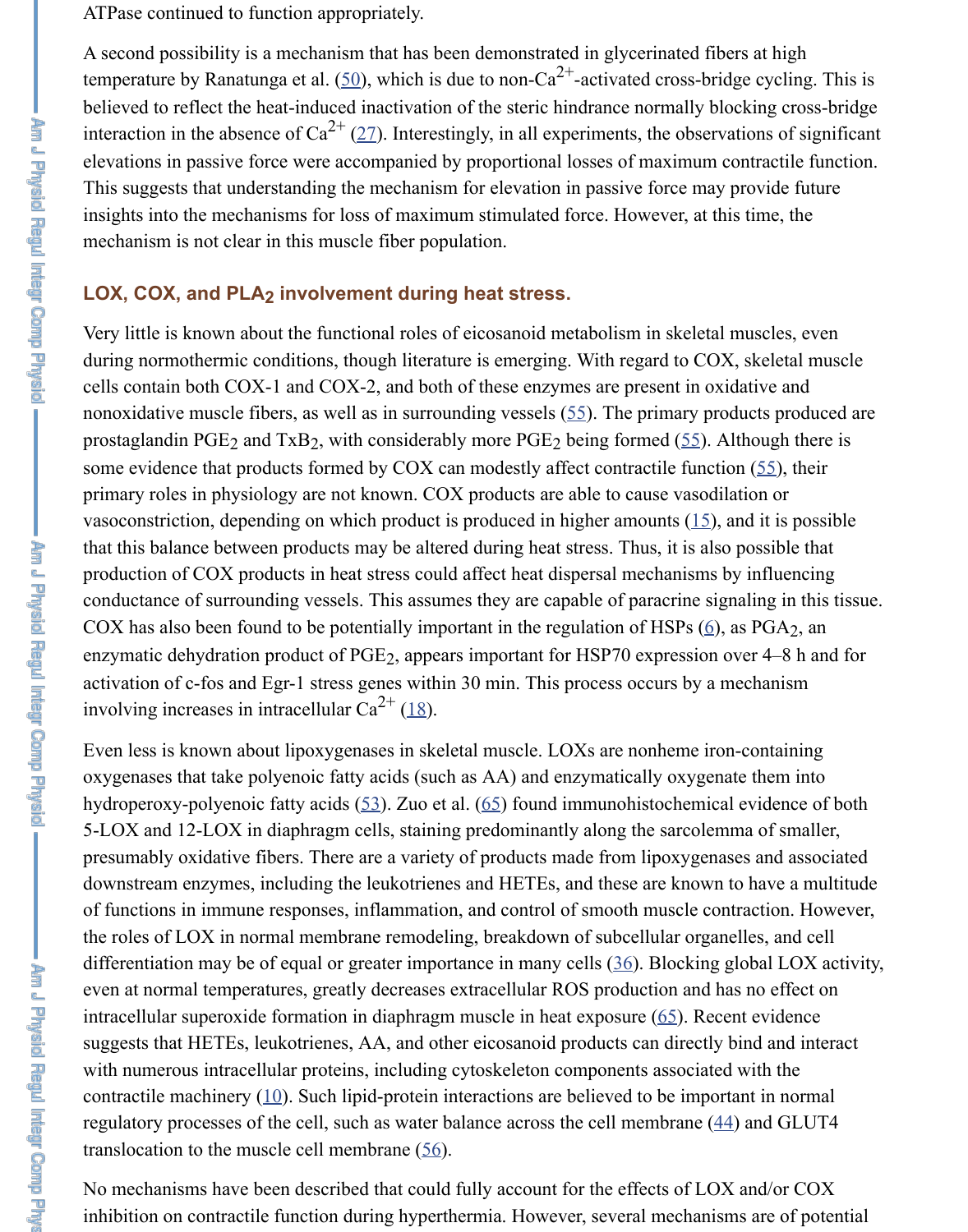Am J Physic Regul Intent Comp Physic

antioxidants by this laboratory  $(65)$  and others, e.g., baicalein  $(47)$ , ETYA  $(54)$ , indom ibuprophen  $(19)$ . Nevertheless, there is abundant evidence, particularly in intact tissues any of these agents can also act as prooxidants under certain conditions, e.g., baicalein indomethacin  $(5)$  and ibuprophen  $(39)$ . Since many in [vit](https://www.ncbi.nlm.nih.gov/pmc/articles/PMC2584865/#r24)ro chemical studies have ase as having antioxidant activities, [it c](https://www.ncbi.nlm.nih.gov/pmc/articles/PMC2584865/#r13)ould be that frequent observat[ion](https://www.ncbi.nlm.nih.gov/pmc/articles/PMC2584865/#r22)s of oxidant reactions. intact preparations is secondary to the oxidative effects of accumulating AA. With the possible that application of any eicosanoid enz[yme](https://www.ncbi.nlm.nih.gov/pmc/articles/PMC2584865/#r40) inhibitor could induce an AA-me stress, superimposed over any damage caused by hyperthermia alone.

To test the possibility that AA accumulation could be responsible, we attempted to re formation during  $43^{\circ}$ C heat stress by inhibiting PLA<sub>2</sub> with the calcium-independent  $iPLA_2$ ) inhibitor, BEL, as well [as b](https://www.ncbi.nlm.nih.gov/pmc/articles/PMC2584865/#r65)y a general cPL[A2](https://www.ncbi.nlm.nih.gov/pmc/articles/PMC2584865/#r47) and  $iPLA_2$  inhibitor[, AA](https://www.ncbi.nlm.nih.gov/pmc/articles/PMC2584865/#r54)COC. studied exte[nsiv](https://www.ncbi.nlm.nih.gov/pmc/articles/PMC2584865/#r19)ely, isoforms of  $iPLA_2$  are highly expressed in skeletal muscle cell li negligible Ca<sup>2+</sup>-dependent PLA<sub>2</sub> being expressed. The specificity of BEL has been f fold greater fo[r i](https://www.ncbi.nlm.nih.gov/pmc/articles/PMC2584865/#r5)PLA<sub>2</sub> compared [with](https://www.ncbi.nlm.nih.gov/pmc/articles/PMC2584865/#r39) the cPLA<sub>2</sub>  $(33)$  and has been used extensively  $42$ ). AACOCF<sub>3</sub> has been reported to inhibit both cPLA2 and iPLA2 at the concentrations However, contrary to our hypothesis, neither BEL nor AACOCF3 administration pro function in  $43^{\circ}$ C hyperthermia. The highest concentration of BEL contributed to a fu function at  $43^{\circ}$ C, although this could have been due, in part, to a pharmacological eff up even at 37°C control experiments ( $\underline{Fig. 5}$ ). The results for PLA<sub>2</sub> inhibition by BEI do not necessarily disprove the hypothesis that AA accumulation is responsible for the LOX and COX inhibition. However, it lends some credence to an alternative hypothe COX activity or products from their activity are somehow necessary for normal responses hyperthermia. 2

Finally, it is possible that the effects of each of the [eic](https://www.ncbi.nlm.nih.gov/pmc/articles/PMC2584865/#r33)osanoid enzyme inhibitors may [non](https://www.ncbi.nlm.nih.gov/pmc/articles/PMC2584865/#r42)specific toxic effects th[at](https://www.ncbi.nlm.nih.gov/pmc/articles/PMC2584865/#r1) are minimally evident at normal temperatures but are ad 42 $^{\circ}$ C. The extreme effects at 43 $^{\circ}$ C and the apparent added insult on muscle membrane could represent an additive effect from the toxicity of the drugs at high temperature a of extreme heat. They may, therefore, be unrelated phenomena. The only circumstant would counter this argument is that th[e same](https://www.ncbi.nlm.nih.gov/pmc/articles/PMC2584865/figure/f5/) basic observation was seen with a varie drugs at a variety of doses, which, in some cases, are within the therapeutic range in seem unlikely that we would observe such a uniform toxicity unless it was directly re normal physiology of hyperthermia.

## **Conclusions.**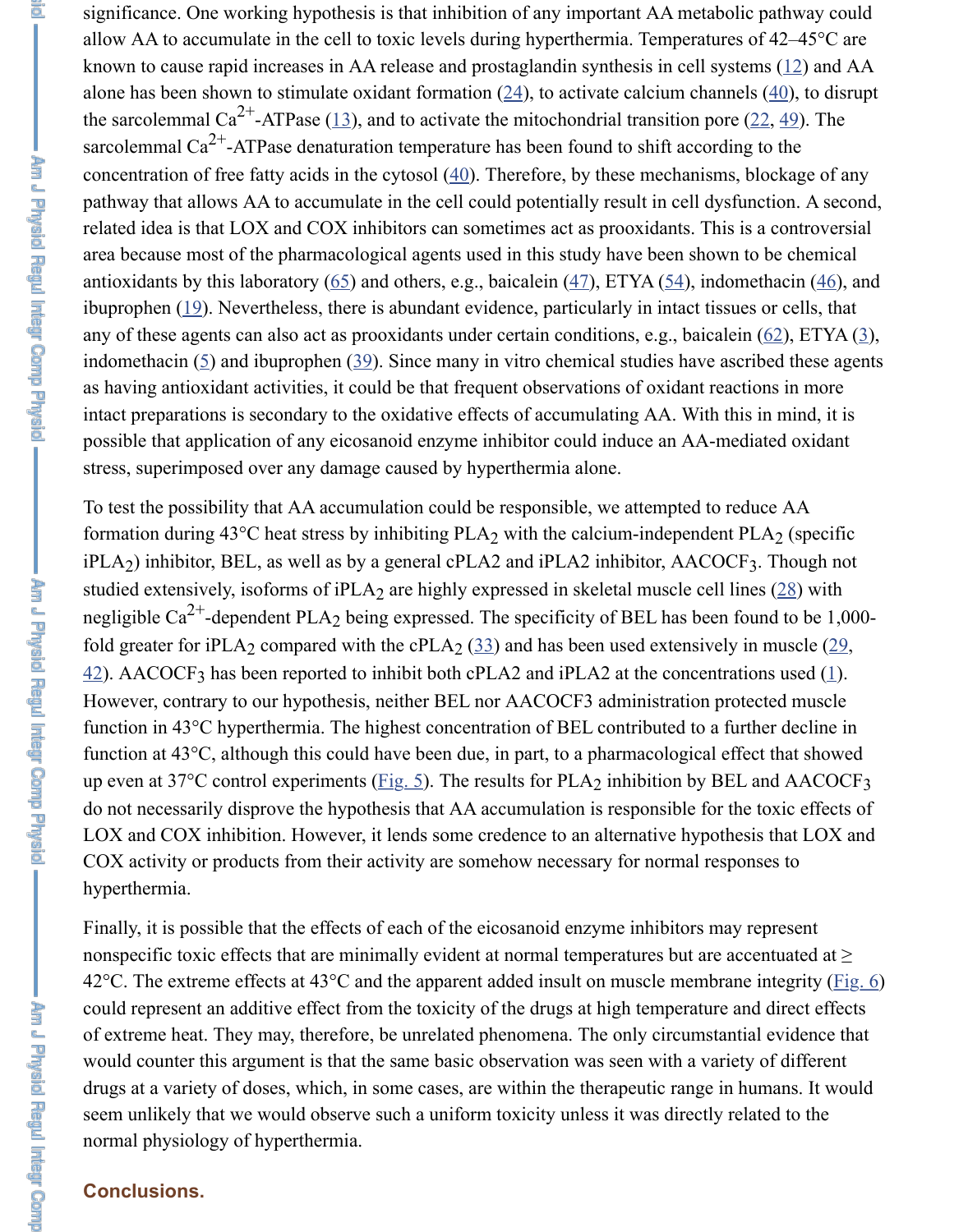We hypothesize that thermotolerance may be another important function of eicosanoid that has largely gone unrecognized. Hyperthermia can affect all cells and essentially systems within the body and comprises one of the most primordial environmental str evolutionary diversity. Although we studied one tissue in isolation in this study, we s eicosanoid metabolism may play a large role in thermal adaptation in many other tiss better-known influences on local vascular regulation and as a mediator of inflammator also possible that alterations in gene expression of eicosanoid enzymes, secondary to inflammation, or drug treatment could make tissues more or less vulnerable to heat in studies are needed to discover the extent of involvement of eicosanoid metabolism in normal skeletal muscle function, the hyperthermic tolerance of other tissues of the bo overall integrative responses to exertional hyperthermia and environmental heat exposure. links between eicosanoid metabolism and hyperthermia could create new therapies and treatments. paradigms for heat-related illnesses that have the potential of improving thermal tolerance in athletes, in athletes,  $\frac{1}{\sqrt{2}}$ soldiers, first-responders, and other vulnerable populations, such as the elderly and v

# **GRANTS**

This work was supported by a grant from the National Institutes of Health, HL-53333.

# **Supplementary Material**

## **[Supplemental Figures]**

Click here to view.

# **Acknowledgments**

We thank José Oca and Anthony Paine for review and helpful comments on the manuscript.

# **Notes**

The costs of publication of this article were defrayed in part by the payment of page article must therefore be hereby marked "*advertisement*" in accordance with 18 U.S. s[olely to indicate this](https://www.ncbi.nlm.nih.gov/pmc/articles/PMC2584865/bin/90429.2008_index.html) fact.

# **REFERENCES**

1. Ackermann EJ, Conde-Frieboes K, Dennis EA. Inhibition of macrophage  $Ca(2+)$ -i

Am J Physic Regul Integr Comp Physic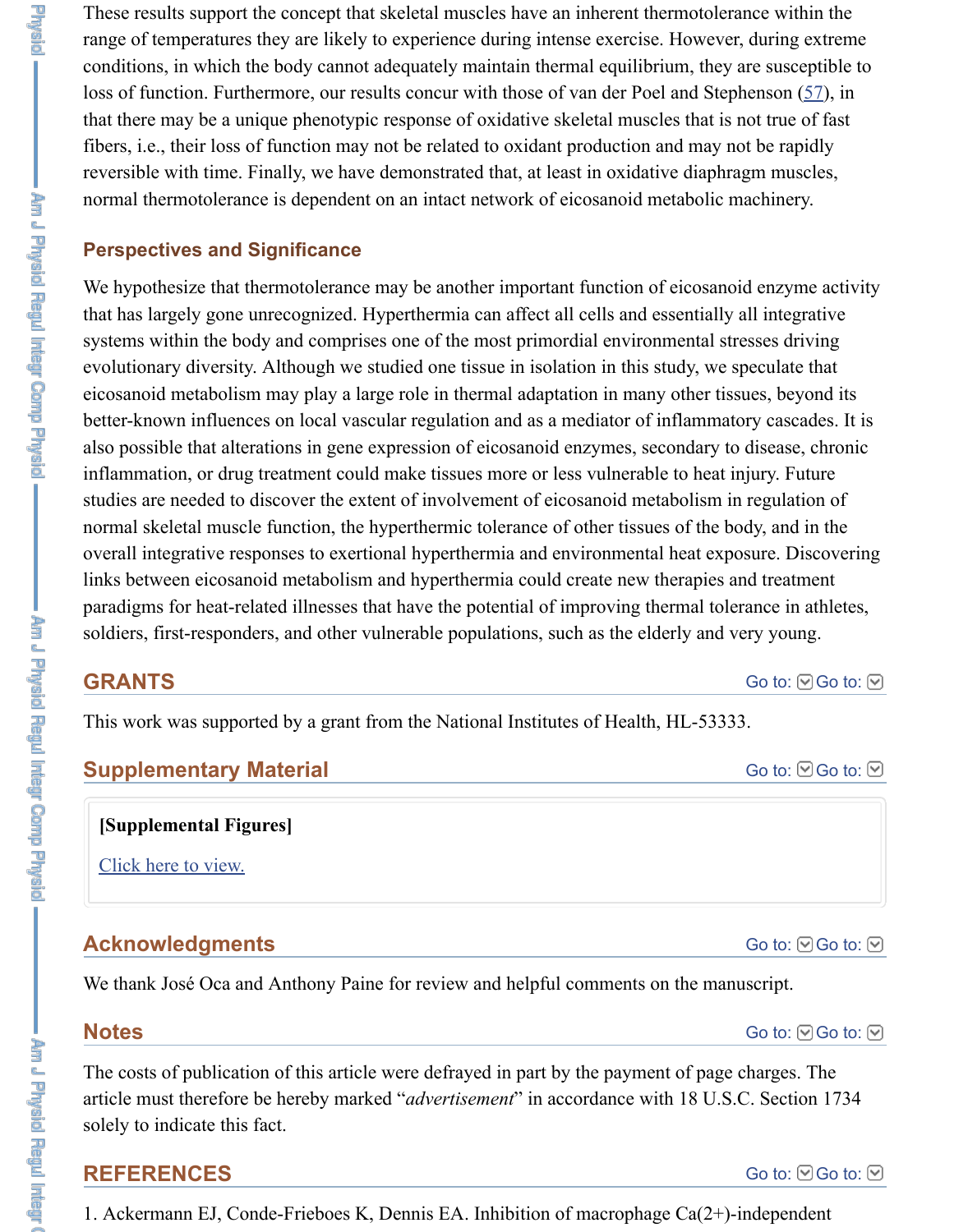5. Basi[vireddy J](https://www.ncbi.nlm.nih.gov/pubmed/7814408), Jacob M, Balasubramanian KA. Indomethacin induces free radicalin renal brush border membranes. Arch Toxicol 79: 441–450, 2005. [PubMed]

6. Batulan Z, Na[lbantoglu](https://www.ncbi.nlm.nih.gov/pubmed/14661655) J, Durham HD. Nonsteroidal anti-inflammatory drugs diff the heat shock response in cultured spinal cord cells. Cell Stress Chaperones 10: 185-[PMC free article] [PubMed]

7. Betters JL, Criswell DS, Shan[ely RA, V](https://www.ncbi.nlm.nih.gov/pubmed/7846095)an Gammeren D, Falk D, Deruisseau KC, Yimlamai T, Powers SK. Trolox attenuates mechanical ventilation-induced diaphragmatic dysfunction and proteolysis. Am J Respir Crit Care Med 170: 1179-1184, 2004. [PubMed]

8. Bischof JC, Pad[anilam J,](https://www.ncbi.nlm.nih.gov/pubmed/16302971) Holmes WH, Ezzell RM, Lee RC, Tompkins RG, Yarmu Dynamics of cell membrane permeability changes at supraphysiological temperature. 2608–2614, 1995. [PMC free article] [PubMed]

9. Bond RF, Krech LH, Hershey JC. Effect of ibuprofen upon denervated skeletal muscle F [and compliance v](https://www.ncbi.nlm.nih.gov/pmc/articles/PMC1226016/)es[sels durin](https://www.ncbi.nlm.nih.gov/pubmed/16184763)g endotoxemia. Circ Shock 37: 145–152, 1992. [PubMed]]

10. Brock TG Capturing proteins that bind polyunsaturated fatty acids: demonstration arachidonic acid and eicosanoids. Lipids 43: 161–169, 2008. [PubMed]

11. Brooks GA, Hittelman KJ, Faulkner JA, Beyer RE. Tissue tempe[ratures an](https://www.ncbi.nlm.nih.gov/pubmed/15374845)d who consumption after exercise. Am J Physiol 221: 427–431, 1971. [PubMed]

12. Calderwood SK, Bornstein B, Farnum EK, Stevenson MA. Heat shock stimulates arachidonic acid an[d the synthesis of](https://www.ncbi.nlm.nih.gov/pmc/articles/PMC1282171/) [prostaglan](https://www.ncbi.nlm.nih.gov/pubmed/7647264)dins and leukotriene B4 in mammalian Physiol 141: 325–333, 1989. [*PubMed*]

13. Cardoso CM, De Meis L. Modulation by fatty acids of  $Ca^{2+}$  fluxes in sarcoplasm vesicles. Biochem J 296: 49–52, 1993. [PMC free article] [PubMed]

14. Carter GW, Young PR, Albert DH, Bouska J, Dyer R, Bel[l RL, Sum](https://www.ncbi.nlm.nih.gov/pubmed/18084788)mers JB, Bro lipoxygenase inhibitory activity of zileuton. J Pharmacol Exp Ther 256: 929-937, 19

15. Caughey GE, Cleland LG, Penglis PS, Gamble JR, James M[J. Roles o](https://www.ncbi.nlm.nih.gov/pubmed/5560291)f cyclooxy and COX-2 in prostanoid production by human endothelial cells: selective up-regulation of prostacyclin synthesis by COX-2. J Immunol 167: 2831–2838, 2001. [PubMed]

16. Chang CP, Huang WT, Ch[eng BC,](https://www.ncbi.nlm.nih.gov/pubmed/2553753) Hsu CC, Lin MT. The flavonoid baicalin prote

her J Prysid Regul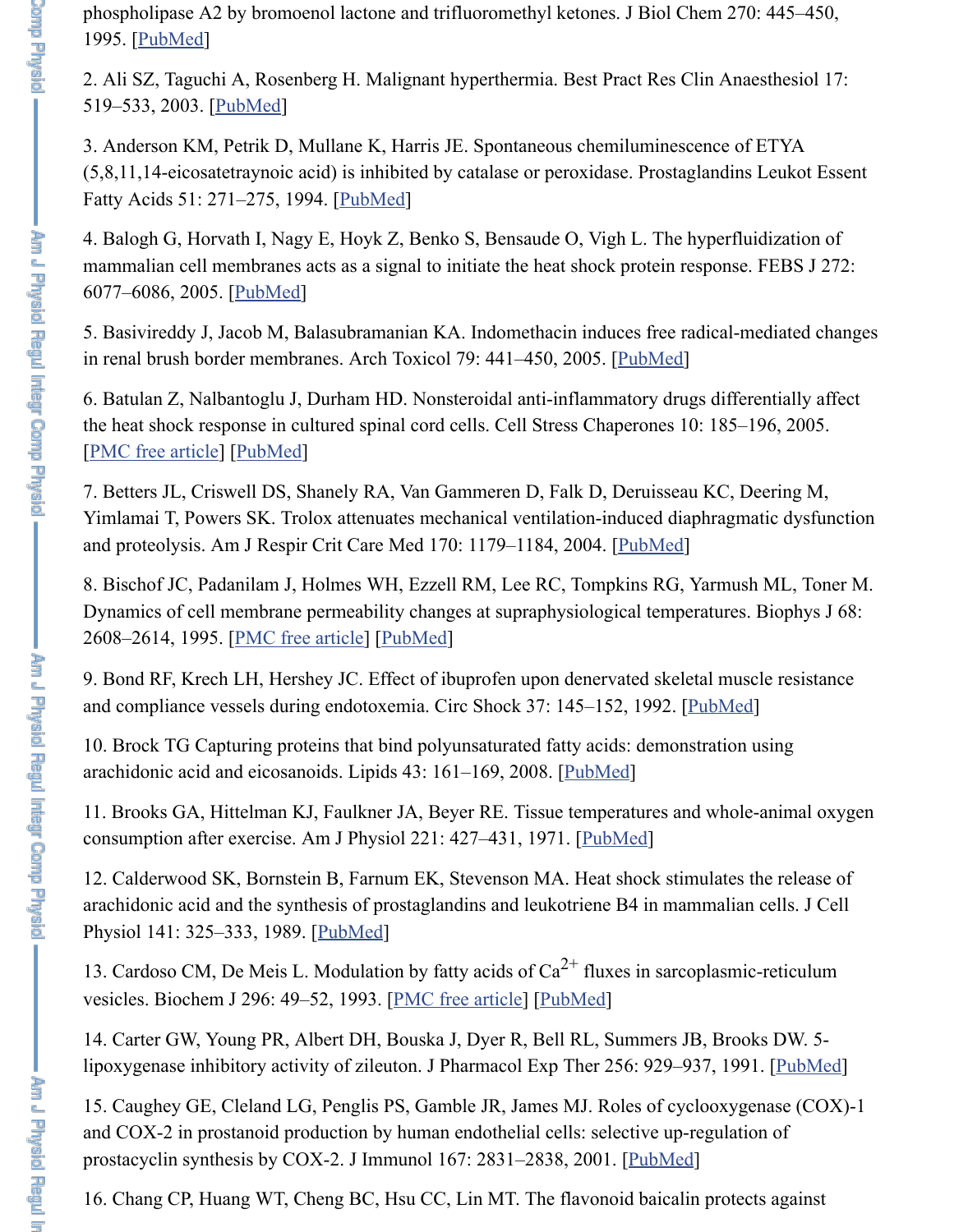neutrophil oxidative burst mediated by arylpropionic acid non-steroidal anti-inflamm Pharm Bull 29: 1659–1[670, 200](https://www.ncbi.nlm.nih.gov/pubmed/17204294)6. [PubMed]

19. Costa D, Moutinho L, Lima JL, Fernandes E. Antioxidant activity and inhibition of human

20. Cress AE, Culver PS, Moon TE, Gerner EW. Correlation between amounts of cel components and sensitivity to hyperthermia in a variety of mammalian cell lines in c 42: 1716–1721, 1982. [PubMed]

21. Despa F, Orgill DP, Neuwalder J, Lee RC. The relative thermal stability of tissue and cellular structure in burn injury. Burns 31: 568–577, 2005. [PubMed]

[22. Di Pa](https://www.ncbi.nlm.nih.gov/pubmed/7926370)ola M, Zaccagnino P, Oliveros-Celis C, Lorusso M. Arachidonic acid induc membrane permeability increase in heart mitochondria. FEBS Lett 580: 775–781, 20

23. Diaz PT, Costanza MJ, Wright [VP, Julian](https://www.ncbi.nlm.nih.gov/pubmed/16880623) MW, Diaz JA, Clanton TL. Dithiothreit recovery from in vitro diaphragm fatigue. Med Sci Sports Exerc 30: 421–426, 1998.

24. Esenabhalu VE, Schaeffer G, Graier WF. Free fatty acid overload attenuates  $Ca^{2}$ NO production in endo[thelial ce](https://www.ncbi.nlm.nih.gov/pubmed/7066892)lls. Antioxid Redox Signal 5: 147–153, 2003. [PubM

25. Farkas GA, Gosselin LE, Zhan WZ, Schlenker EH, Sieck GC. Histochemical and properties of diaphragm muscle in morbidly obese Zucker rats. [J Appl Ph](https://www.ncbi.nlm.nih.gov/pubmed/15993302)ysiol 77: 22 [PubMed]

26. Flanagan SW, Moseley PL, Buettner GR. Increased flux of free radicals in cells s hyperthermia: detection by electron paramagnetic resonance spin trapping. FEBS Let 1998. [PubMed]

27. Fuchs F, Hartshorne DJ, Barns EM. ATPase activity and superprecipitation of skellet actomyosin of frog and rabbit: effect of temperature on calcium sensitivity. Comp Bi 51: 165–170, 1975. [PubMed]

28. Gong MC, Arbogast S, Guo Z, Mathenia J, Su W, Reid MB. Calcium-independent A2 modulates cytosolic oxidant activity and contractile function in murine skeletal m [Physiol](https://www.ncbi.nlm.nih.gov/pubmed/7868442) 100: 399–405, 2006. [PubMed]

29. Guo Z, Su W, Ma Z, Smith GM, Gong MC.  $Ca^{2+}$ -independent phospholipase A2 agonist-induced Ca<sup>2+</sup> sensitization of contraction in vascular smooth muscle. J Biol  $\alpha$ 1863, [2003. \[Pu](https://www.ncbi.nlm.nih.gov/pubmed/9708920)bMed]

30. Hall DM, Buettner GR, Oberley LW, Xu L, Matthes RD, Gisolfi CV. Mechanism and intestinal barrier [dysfunct](https://www.ncbi.nlm.nih.gov/pubmed/124644)ion during whole body hyperthermia. Am J Physiol He

Am J Physid Regul Integr Comp Physid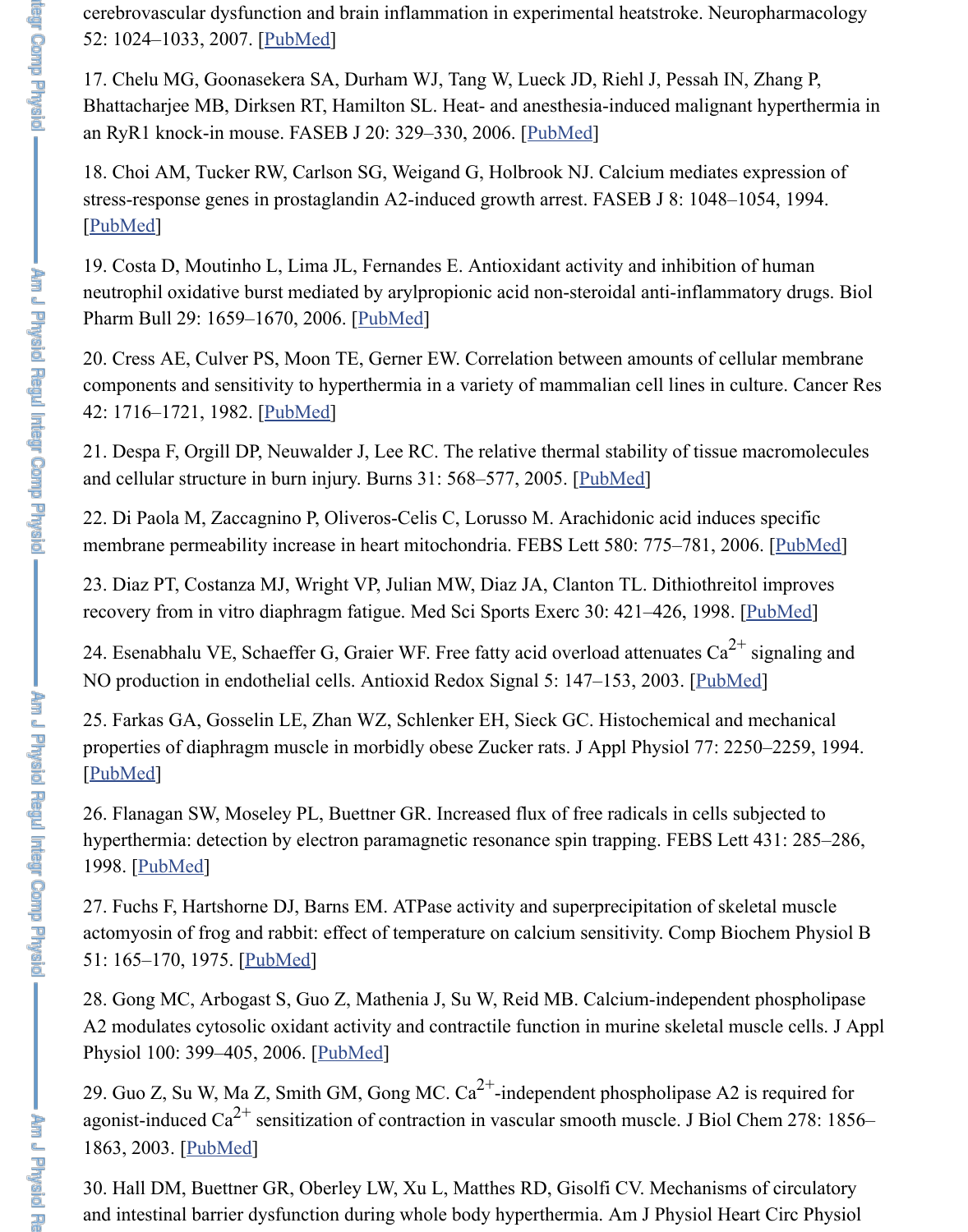34. Huang JK, Chen WC, Huang CJ, Hsu SS, Chen JS, Cheng HH, Chang HT, Jiann Nordihydroguaiaretic acid-induced  $Ca^{2+}$  handling and cytotoxicity in human prostate Sci 75: 2341–2351, 2004. [Pu[bMed\]](https://www.ncbi.nlm.nih.gov/pubmed/18187611)

35. Kim HJ, Hwang NR, Lee KJ. Heat shock responses for understanding diseases of denaturation. [Mol Cel](https://www.ncbi.nlm.nih.gov/pubmed/11356792)ls 23: 123–131, 2007. [PubMed]

36. Kuhn H, Borchert A. Regulation of enzymatic lipid peroxidation: the interplay of peroxide reducing enzymes. Free Radic Biol Med 33: 154–172, 2002. [PubMed]

37. La[mb GD, P](https://www.ncbi.nlm.nih.gov/pubmed/1537086)osterino GS. Effects of oxidation and reduction on contractile function muscle fibres of the rat. J Physiol 546: 149–163, 2003. [PMC free article] [PubMed]

38. Lambert JD, Zhao D, Meyers RO, Kuester RK, Timmermann BN, Dorr RT. Nord acid: hepatotoxicity and de[toxificati](https://www.ncbi.nlm.nih.gov/pubmed/15350831)on in the mouse. Toxicon  $40: 1701-1708, 2002$ .

39. McAnulty SR, Owens JT, McAnulty LS, Nieman DC, Morrow JD, Dumke CL, N Ibuprofen use during extreme exercise: effec[ts on oxid](https://www.ncbi.nlm.nih.gov/pubmed/17464187)ative stress and PGE2. Med Sc 1075–1079, 2007. [PubMed]

40. Mignen O, Shuttleworth TJ. I<sub>ARC</sub>, a novel arachidonate-regulated, [noncapac](https://www.ncbi.nlm.nih.gov/pubmed/12106812)itative channel. J Biol Chem 275: 9114–9119, 2000. [PubMed]

41. Nagy E, Balogi Z, Gombos I, Akerfelt M, Bjorkbo[m A, Balogh G, To](https://www.ncbi.nlm.nih.gov/pmc/articles/PMC2342458/)r[ok Z, Ma](https://www.ncbi.nlm.nih.gov/pubmed/12509485)s Kierzkowska A, Lisowska K, Slotte PJ, Sistonen L, Horvath I, Vigh L. Hyperfluidization-coupled and the Alexandr membrane microdomain reorganization is linked to activation of the heat shock response in a murine in a murine in a murine in a murine in a murine in a murine in a murine in a murine in a murine in a murine in a murine in melanoma cell line. Proc Natl Acad Sci USA 104: 7945-7950, 2007. [PMC free article]

42. Nethery D, Stofan D, Callahan L, DiMarco A, Supinski G. Formation of reactive the contracting dia[phragm is](https://www.ncbi.nlm.nih.gov/pubmed/17596774)  $PLA_2$  dependent. J Appl Physiol 87: 792–800, 1999. [ $\underline{P}$ 

43. Oishi Y, Taniguchi K, Matsumoto H, Ishihara A, Ohira Y, Roy RR. Muscle type-s of HSP60, HSP72, and HSC73 during recover[y after el](https://www.ncbi.nlm.nih.gov/pubmed/10734044)evation of muscle temperature. 92: 1097-1103, 2002. [PubMed]

44. Ortenblad N, Young JF, Oksbjerg N, Nielsen JH, Lambert IH. Reactive oxygen sp important mediators of taurine release from skeletal muscle cells. Am J Physiol Cell C1362–C1373, 2003. [PubMed]

**Aug** in Lup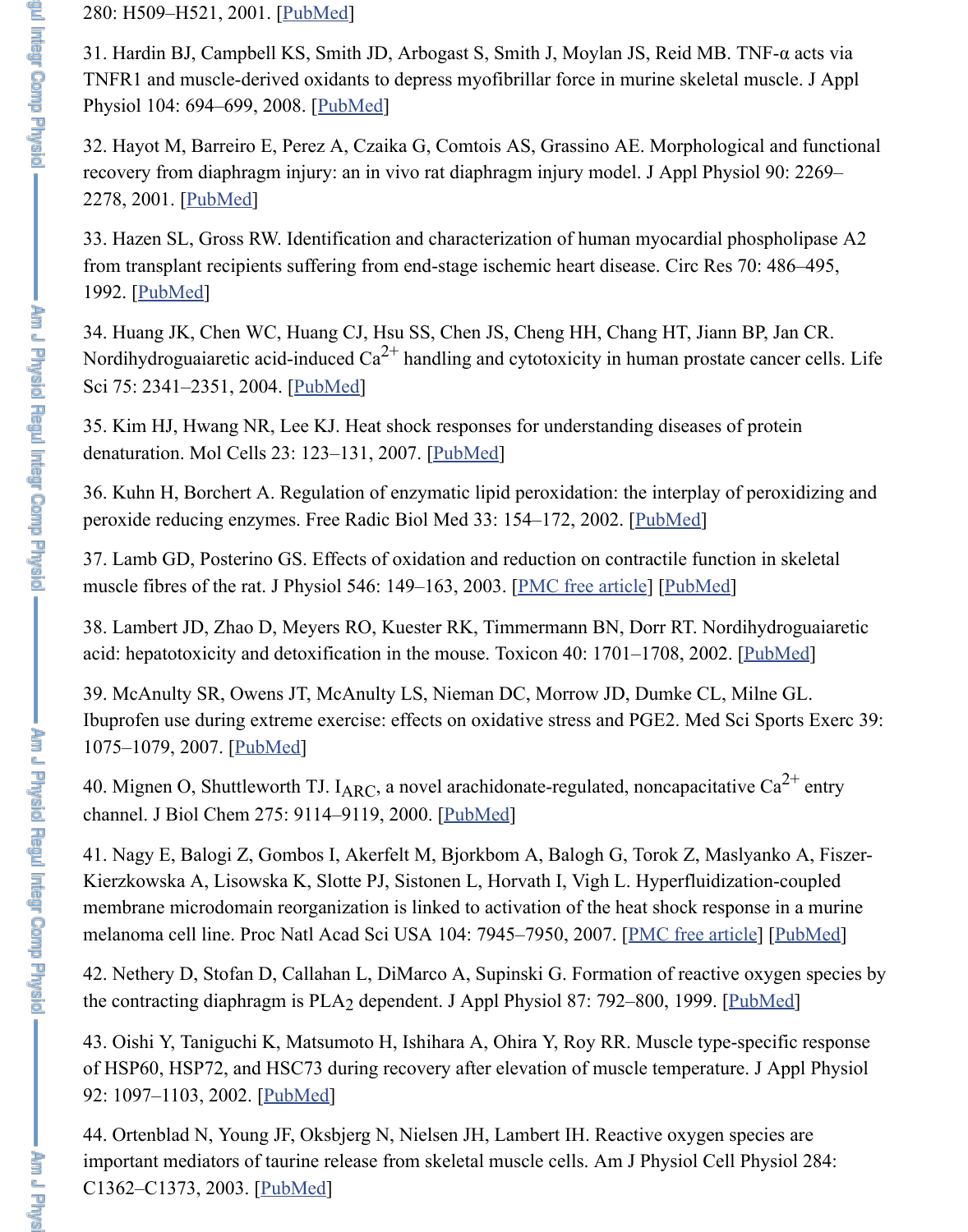49. Qian L, Song X, Ren H, Gong J, Cheng S. Mitochondrial mechanism of heat stre i[n rat card](https://www.ncbi.nlm.nih.gov/pubmed/10066703)iomyocyte. Cell Stress Chaperones 9: 281–293, 2004. [PMC free article] [

50. Ranatunga KW Thermal stress and Ca-independent contractile activation in mam muscle fibers at high temperatures. Biophys J 66: 1531–1541, 1994. [PMC free article]

51. Rapp G, Ashley CC, Bagni MA, Griffiths PJ, Cecchi G. Volume changes of the n resulting from repetitive stimulation of single muscle fibers. Biophys J 7[5: 2984–2](https://www.ncbi.nlm.nih.gov/pubmed/18299170)99 [PMC free article] [PubMed]

52. Schertzer JD, Green HJ, Tupling AR. Thermal instability of rat muscle sarcoplasm  $Ca^{2+}$ -ATPase function. Am J Physiol Endocrinol Metab 283: E722–E728, 2002. [Pul

53. Schewe T 15-lipoxygenase-1: a prooxidant enzyme. Biol Chem [383: 365–374,](https://www.ncbi.nlm.nih.gov/pmc/articles/PMC1065287/) 200

54. Takami M, Preston SL, Behrman HR. Eicosatetraynoic and eicosatriynoic acids, inhibitors, block meiosis via antioxidant action. Am J Physiol Cell Physiol 278: C646 [PubMed]

55. Testa M, Rocca B, Spath L, Ranelletti FO, Petrucci G, Ciabattoni G, Naro F, Schi [Reggiani C. Expre](https://www.ncbi.nlm.nih.gov/pmc/articles/PMC1299969/)s[sion and](https://www.ncbi.nlm.nih.gov/pubmed/9826618) activity of cyclooxygenase isoforms in skeletal muscles of humans and rodents. J Appl Physiol 103: 1412–1418, 2007. [PubMed]

56. Vahsen S, Rakowski K, Ledwig D, Dietze-Schroeder D, Swifka J, Sasson S, Eckel GLUT4 translocation in skeletal muscle of 12/15-lipoxygenase knockout mice. Horn 391–396, 2006. [PubMed]

57. van der Poel C, Stephenson DG. Reversible changes in  $Ca^{2+}$ -activation propertie muscle exposed to elevated physiological temperatures. J Physiol 544: 765–776, 200 [\[PMC fre](https://www.ncbi.nlm.nih.gov/pubmed/10751313)e article] [PubMed]

58. van der Poel C, Stephenson DG. Effects of elevated physiological temperatures o reticulum function in mechanically skinned muscle fibers of the [rat. Am](https://www.ncbi.nlm.nih.gov/pubmed/17673564) J Physiol Ce C133–C141, 2007. [PubMed]

59. Van Gammeren D, Falk DJ, Deruisseau KC, Sellman JE, Decramer M, Powers S. diaphragm follo[wing mec](https://www.ncbi.nlm.nih.gov/pubmed/16823721)hanical ventilation does not promote injury. Chest 127: 220 [PubMed]

60. Vanheel B, Calders P, Van den Bossche, Van den Voorde. Influence of some phos